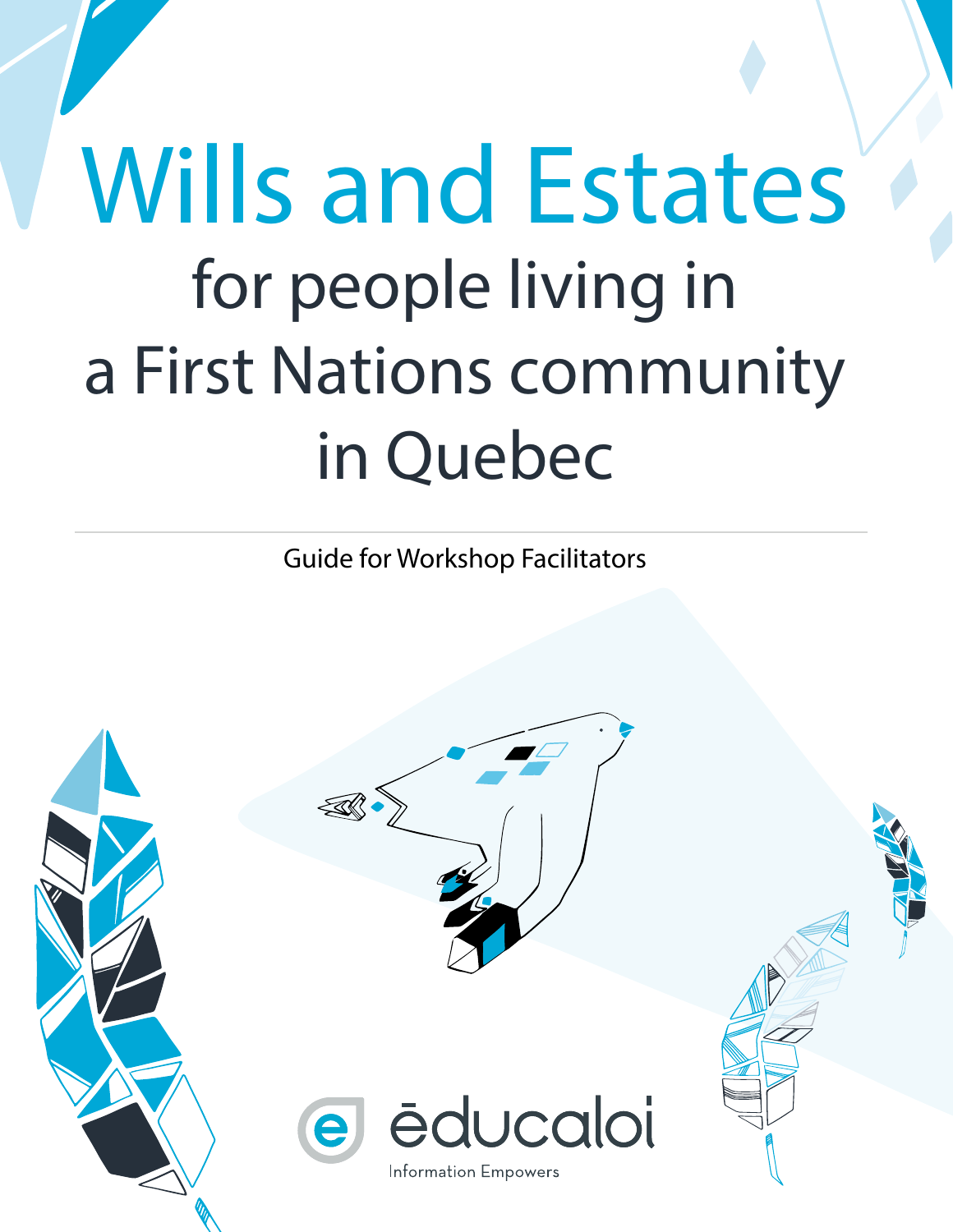## ABOUT ÉDUCALOI

Éducaloi is a non-profit organization that helps people understand the law in Quebec. It does this using everyday language.

### About the Workshop

This workshop explains the rules that apply to wills and estates in First Nations communities in Quebec.

- **1** Part One explains the importance of making a will and how to make one.
- 2 Part Two explains the first steps to take after a loved one dies.

#### Target Audience

This workshop was developed for First Nations communities in Quebec covered under the Indian Act. It explains the rules for wills and estates for people who are

- registered under the Indian Act, and
- $\Box$  living in a community ("reserve") when they die.

These rules also apply if the person is temporarily away from the community or must live outside the community, for example, to study or for health reasons.

#### Important! The workshop does not apply to

**Prople in communities where specific rules apply (for example, Inuit, Naskapi, Cree and Métis** people), or

First Nations people living outside a community ("off reserve").

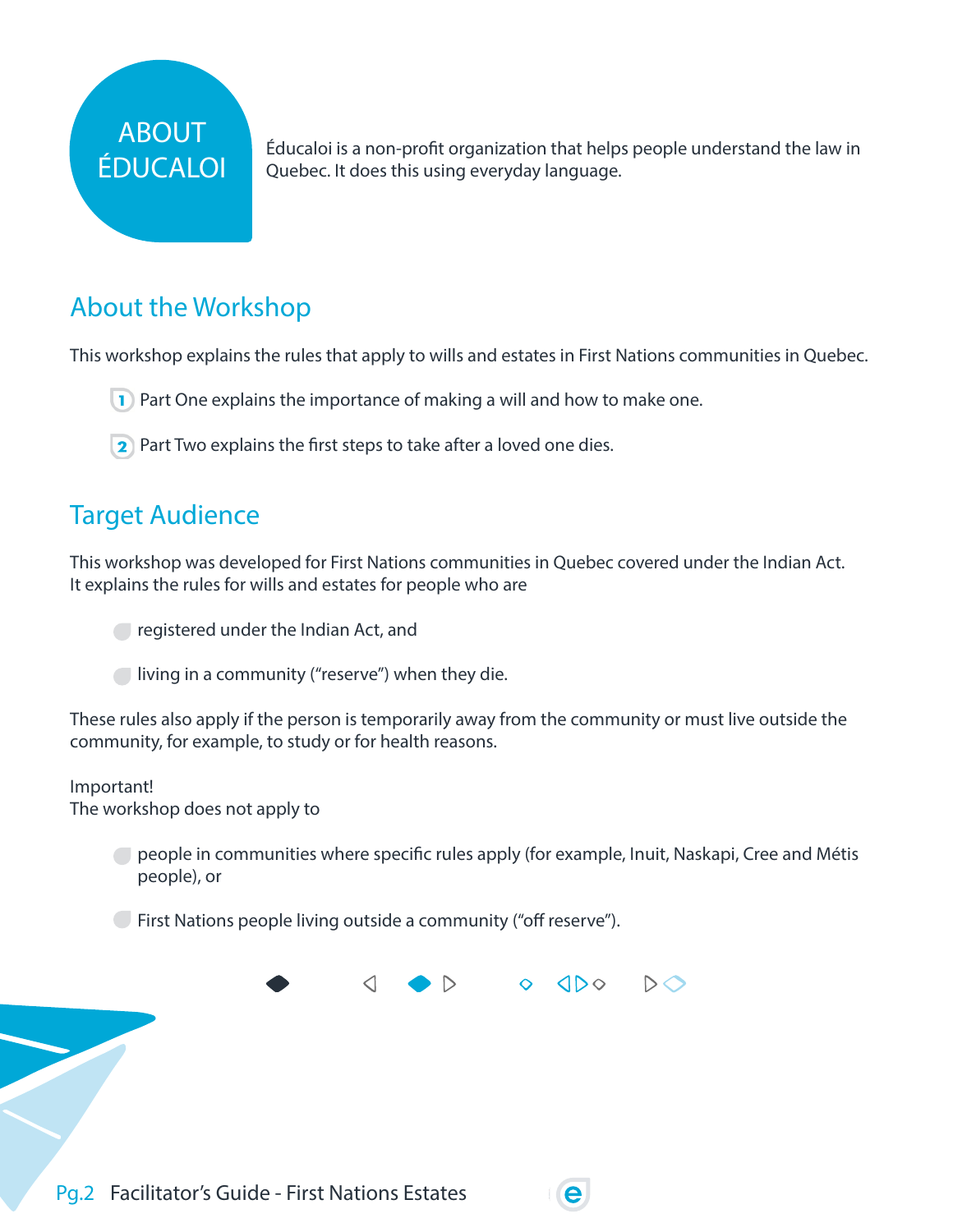# Workshop Materials

#### **PowerPoint**

The PowerPoint presentation will help participants follow along, but you can give the workshop without using the slides. It's simply a visual tool to accompany your presentation.

Whether or not you present the slides, we recommend that you read and print the detailed notes below the slides.

To view the notes in PowerPoint, click on View in the toolbar and then Notes Page.

 To print the PowerPoint document with this additional information, click on File and select Print. Under Settings, select Notes Pages.



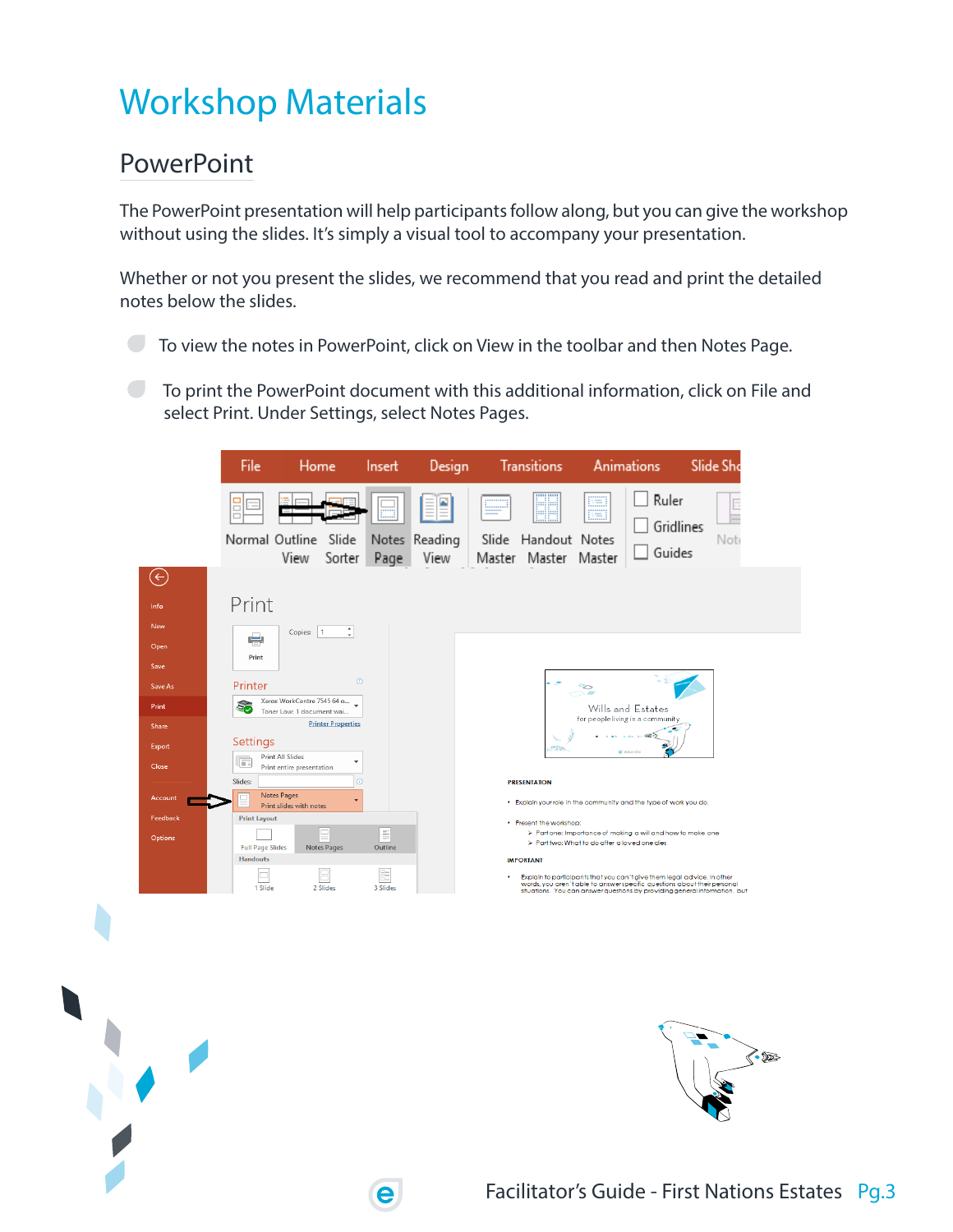**In the electronic version of the PowerPoint presentation, the text below the slides may extend beyond the space provided (depending on your computer set up). If this is the case, try changing the font or font size.** 

#### Pamphlet

 $\bigstar$ 

We recommend that you have these Éducaloi pamphlets with you at the workshop:

**Making a Will When You Live in a First Nations Community in Quebec** 

**When a Loved One Dies in a First Nations Community in Quebec** 

You can hand them out to participants so they'll have the information covered during the workshop. Wait until the end of the workshop to distribute the pamphlets so you'll have the participants' full attention while you're speaking.

> These pamphlets are available free of charge from Éducaloi. Visit Éducaloi's website and click on Order Éducaloi's Products or enter [www.educaloi.qc.ca/en/order-educalois-products](http://www.educaloi.qc.ca/en/order-educalois-products) in your browser's address bar.

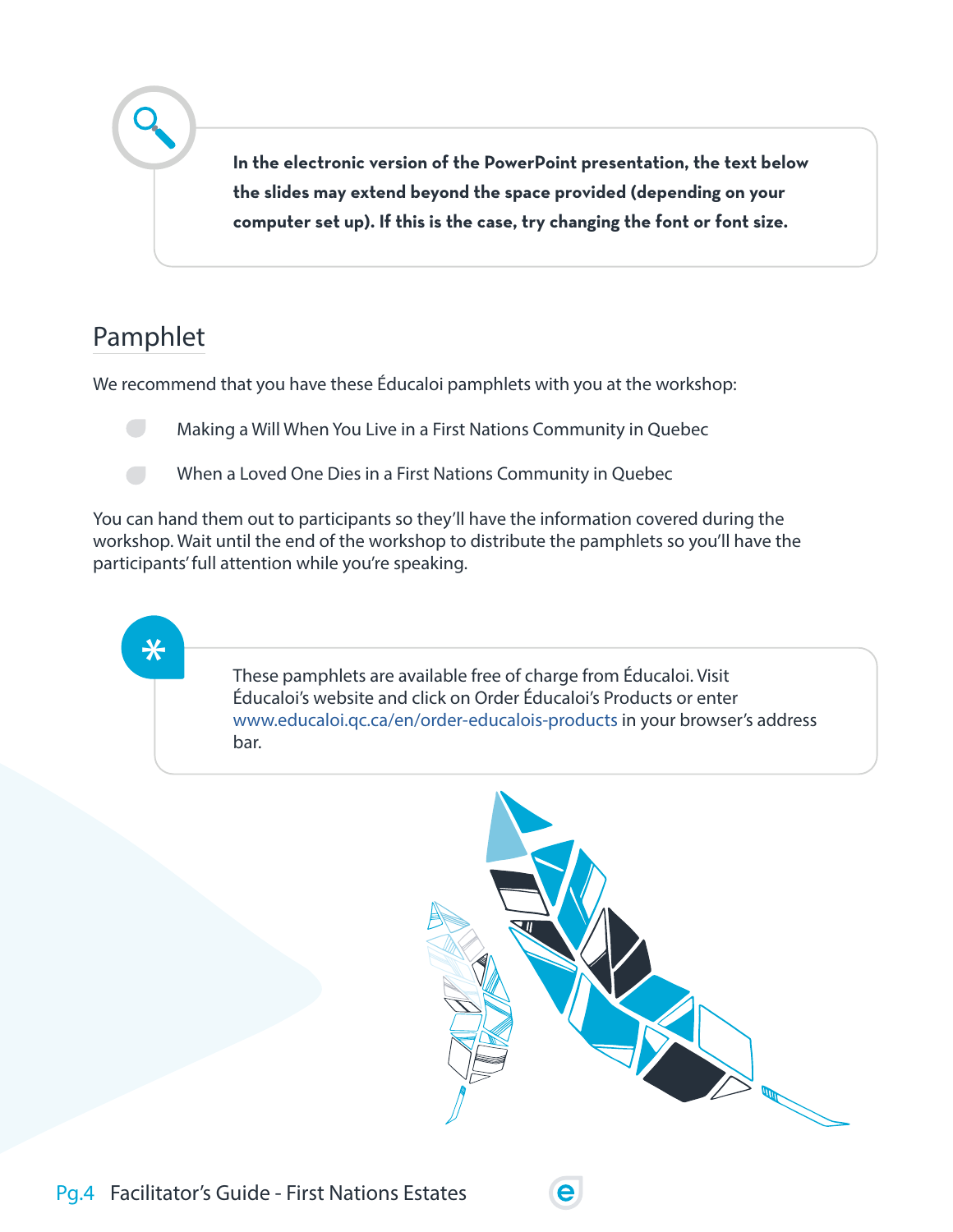# Tips for Presenting the Workshop

We suggest inviting a band council representative to the workshop who can answer questions about services for members and the community's particular land rules.

The objective of the workshop is to promote constructive dialogue, so you can adapt it to your audience as needed. Let yourself be guided by your conversations with participants.

We provide discussion points that can help make your presentation more dynamic. By encouraging participants to reflect on what they already know, it will be easier for them to learn new concepts. The discussion points are suggestions only; you can be creative and adapt them.

It's not necessary to convey all the information in the notes under the PowerPoint slides. You can use your discretion based on the audience.

Lastly, the workshop provides several resources for participants. They can learn more from Éducaloi's online articles on First Nations wills and estates: [www.educaloi.qc.ca/en/](http://www.educaloi.qc.ca/en/) indigenous-wills-and-estates.

## Length

The workshop lasts about an hour. But you can take more time if participants ask questions or want to talk about some of the issues raised.